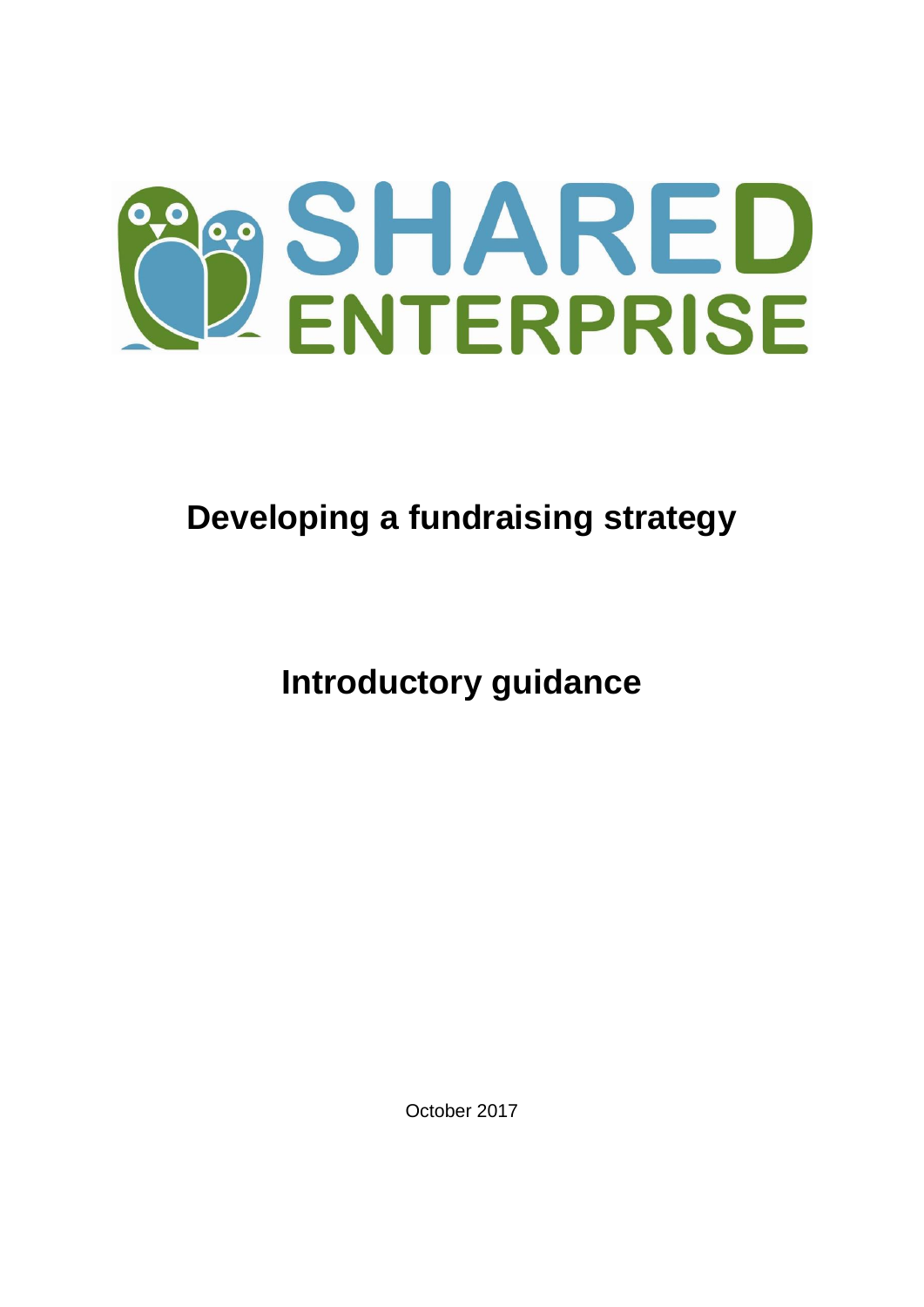## **1.0 Overview**

This guidance derives from a 'cohort' project run by SHARED Enterprise with a small group of museums between March and September 2017. This particular cohort project comprised a series of three workshops and 1:1 visits to each museum by the training lead. At the end of the process, each museum taking part had part-prepared a fundraising strategy that they could continue to refine beyond the end of the workshops.

Drawing on the workshops, this guidance gives some basic ideas and approaches on how to develop a fundraising strategy. Although aimed at smaller museums, the guidance might be of interest to larger organisations with multiple functions and staff.

There are many approaches to working up a fundraising strategy – they can be as simple or as complexed as required and this guide is aimed at providing a starting point; it is not exhaustive.

# **2.0 What is a fundraising strategy and why have one?**

A Fundraising Strategy is a plan that sets out your organisation's funding needs over a given period. It provides an overview of the actions, timescales and possible funding resources/approaches to funding to achieve the plan. It should link to priorities highlighted in your forward, strategic or business plan.

To be a useful document, your fundraising strategy needs to be as long or as short as is appropriate for your organisation. If you create a plan that is too unwieldy, it is unlikely you will use it.

Once all the thinking is done, it is likely the most useful element of your plan will be the Action Plan that sits at the end. This will have all the information you need 'boiled down'.

A good fundraising strategy, with a clear action plan that can be implemented, should help you become a more resilient organisation.

## **3.0 What are the key ingredients of a fundraising strategy?**

A good place to start with any strategic document or substantial piece of work is to refresh yourself about your organisation's Vision. All the work your museum does should be helping to deliver your Vision (see the SHARE introductory Guide on '*Developing new projects and writing grant funding bids'* for examples of Vision statements, and mission statements). Understanding your Vision will help you develop key messages that support your fundraising.

As with most strategic documents, a simple fundraising strategy will fall into three main sections: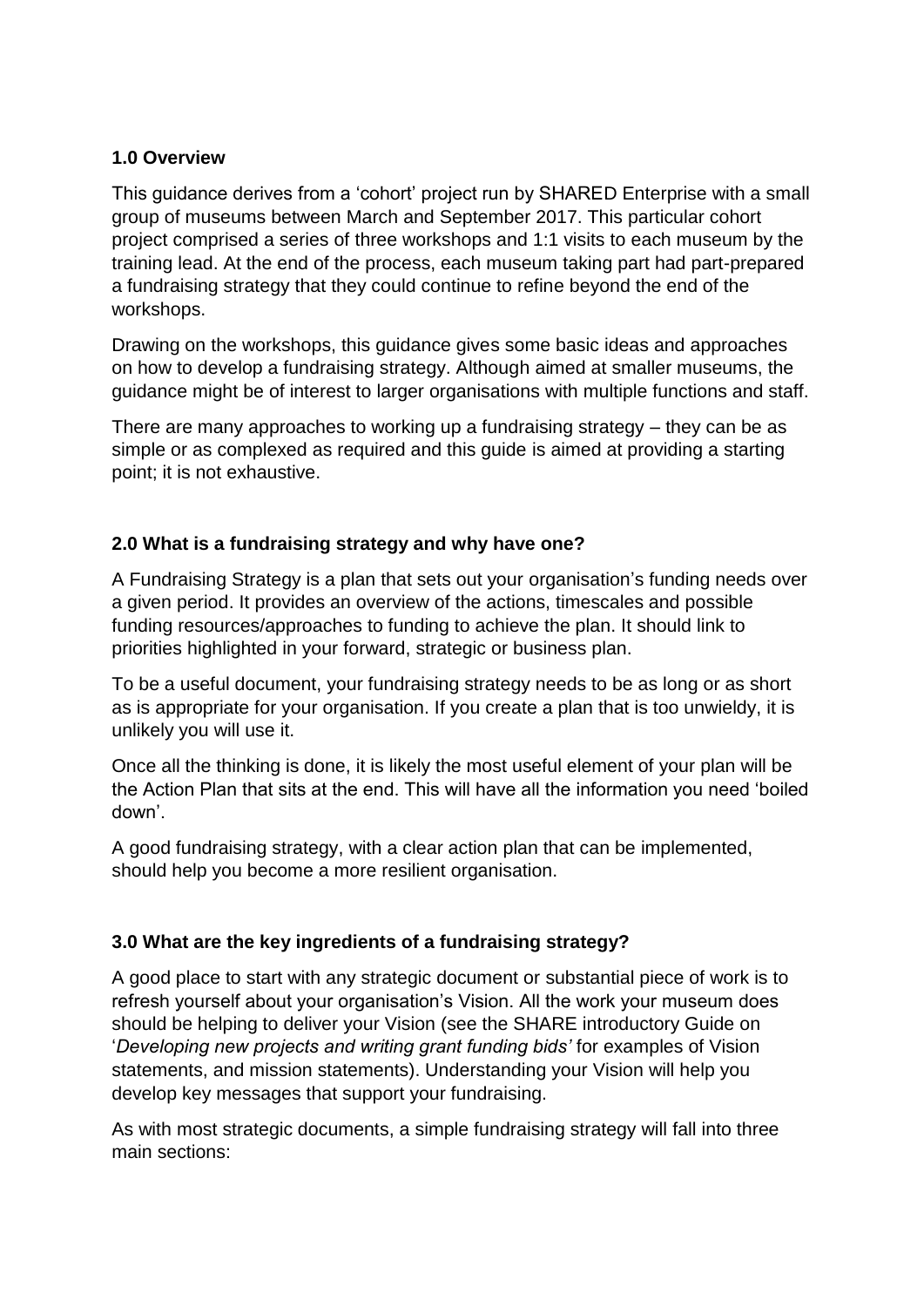- Where are we now?
- Where do we want to get to?
- How do we want to get there?

Each one these sections plays a key role in understanding your fundraising needs, and planning a programme of activity to reach them.

## 3.1 Where are we now?

This section of your plan will provide an overview of where you are now both in terms of your current funding streams and the resources you have available to support fundraising. To start planning for fundraising from a position of knowledge, it is important to consider the following:

- Current income streams
	- o how secure are they?
	- $\circ$  what do they pay for?
	- o are they time limited/restricted?
- Your fundraising resources and experience
	- o are there members of your team who have skills and experience in raising funds?
	- o do you have a spread of skills, such as people who can run a communications programme, or people who can develop and write grant applications?

## 3.2 Where do we want to get to?

This is central to your fundraising strategy. This section outlines your funding priorities aligned against your Vision. Your strategy may be developed to deliver over a period time, probably in line with your forward, business or strategic plan. You may have some short terms funding goals, and some longer term.

Your goals may mean your fundraising activity splits into different types. You might have ongoing day-to-day fundraising goals that are essential to the running of your museum. For these, you might explore donations/donations boxes, gift giving or commercial activities as methods of raising funds.

You may have a specific goal, such as a major redevelopment project, or a collections based piece of work that needs funding. These kinds of projects might require external income from grant giving bodies and will need a different approach to fundraising. This could include looking at a matrix of approaches to raising funds such as developing an HLF bid and looking at match funding from other grant giving organisations, businesses and donors.

#### 3.3 How are we going to get there?

A good way of understanding how you are going to achieve your goals is through creating an Action Plan. A very simple action plan could include the following headings: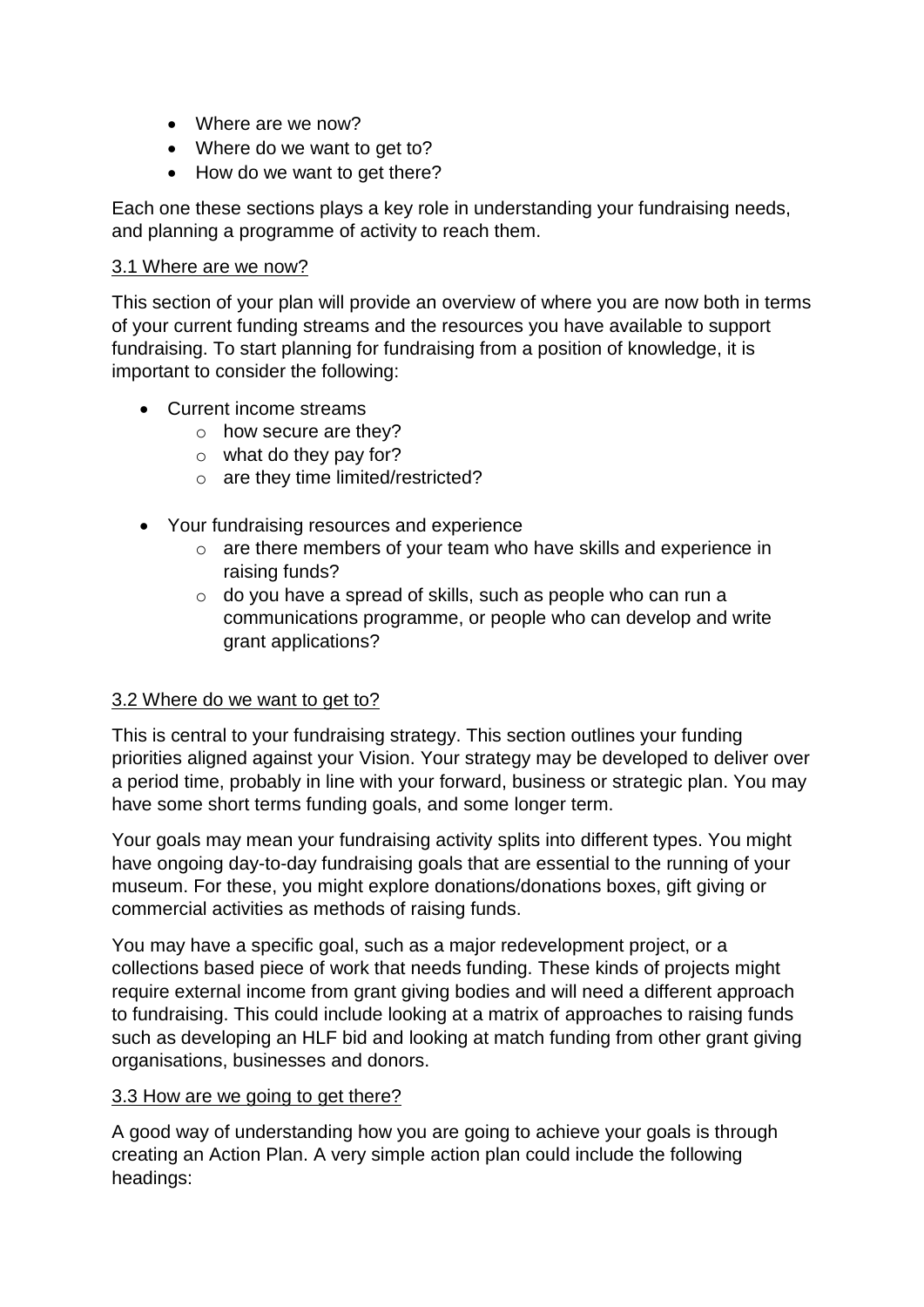| <b>Fundraising</b><br>Priority*<br>In order of<br>urgency | Cost<br>Funding<br>target | Activity(ies)<br>Trust/Foundation/Grant<br>Giving Body/Friends/<br>Event/Series of<br>Events/Donation Box/ | <b>Timeframe</b> | <b>Resource</b><br><b>Available</b><br>Staff/infras<br>tructure | <b>Monitoring</b><br>comments<br>Where have<br>you got to? |
|-----------------------------------------------------------|---------------------------|------------------------------------------------------------------------------------------------------------|------------------|-----------------------------------------------------------------|------------------------------------------------------------|
|                                                           |                           |                                                                                                            |                  |                                                                 |                                                            |
|                                                           |                           |                                                                                                            |                  |                                                                 |                                                            |

Through creating an Action Plan you will be able to clearly see your various funding priorities, what needs doing when, and by whom. You can create an overarching Action Plan, and then individual action plans for each specific fundraising priority that provide detail on how the funds will be achieved.

These plans will make it easier to manage and monitor the success of your fundraising activities.

## **4.0 Know your audience and making the case**

## 4.1 Knowing audience: individuals

Key to any successful fundraising is knowing your audience and making the case.

Your target audience for fundraising may be visitors to your museum or a particular interest/age group. You may have another audience in the shape of a grant giving organisation. Each of these groups might wish to give in different ways and may need to be approached differently, necessitating different strands to your fundraising activity.

When you are looking to raise funds from individuals, it is important to try and understand how and why people give. If you cannot afford to undertake your own audience development work, there are a number of good resources available that map the kinds of audiences that are engaging with the culture sector. These resources might give you some food for thought on how to think about your visitors and turn them into potential donors.

You could look at the work undertaken by the Arts Council on '*Making the case to different audiences'.* This is available on the Arts Council website at:

## [http://www.artscouncil.org.uk/why-culture-matters/making-case/making-case](http://www.artscouncil.org.uk/why-culture-matters/making-case/making-case-different-audiences)[different-audiences](http://www.artscouncil.org.uk/why-culture-matters/making-case/making-case-different-audiences)

You might also want to look at recent work undertaken by the Institute of Fundraising on '*Insights into charity fundraising'.* In this piece of research the IoF provides some interesting information on why people give and how it makes them feel. For example, 81% of people who took part in the survey only donate if asked to do so, they do not donate spontaneously. It might be then, that you need to develop a dialogue or relationship with your donors. This could, for example, be through social media or your website, or it could be through effective signage at your donation boxes.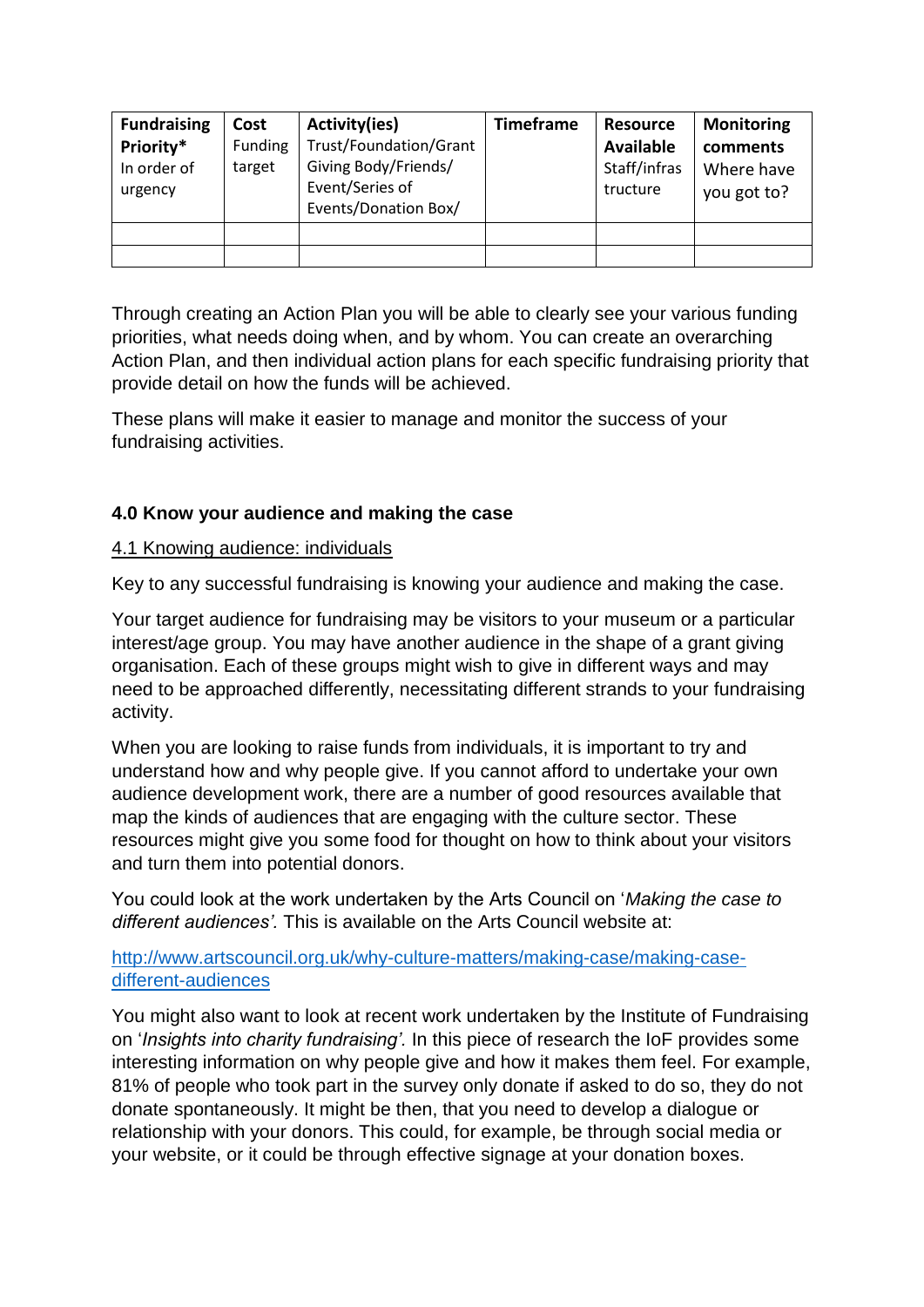Information on the Institute of Fundraising's insights survey can be found at:

[www.institute-of-fundraising.org.uk/guidance/research/insights-into-charity](http://www.institute-of-fundraising.org.uk/guidance/research/insights-into-charity-fundraising/)[fundraising/](http://www.institute-of-fundraising.org.uk/guidance/research/insights-into-charity-fundraising/)

# 4.2 Knowing your audience: grant giving organisations

A proportion of your funding is likely to come from grant giving organisations such as Heritage Lottery Fund or Arts Council England. There are a couple of key things to remember when approaching a grant giving organisation, these are:

- always understand the grant giving organisations objectives what do they fund, what don't they fund – are you eligible?
- make sure your project helps them achieve their objectives your relationship should be mutually beneficial.

# 4.3 Making the case

To be successful, any fundraising activity, whether aimed at grant giving organisations or individuals, needs to 'make the case'. You need to be clear as to why someone or an organisation should give you money.

Making a good case does not mean making a 'moral case', i.e. you must fund us because we are saving the nation's heritage. What you need to do is grab your funder/donors imagination.

A good way to grab people's imagination is to 'tell a story' or create a narrative. For example, you might wish to have funding to create a new collections store and undertake a collections review. This is great work, but for the average visitor, they may not see any of this work or apparently benefit from it. To raise funds, you need to engage your visitor/donor/grant giving organisation in the story of your project.

You could shape your story through thinking of the following things:

- What is the 'star' of your story  $-$  is it a particular object / the museum / a gallery?
- What is the 'conflict' in your story how did the object get there / what issue is the museum facing / what does the gallery need and why?
- How can the museum save the day?
- How can you help?

You could also tell you potential donors what your fundraising target is and how you will use their money.

Creating a strong narrative and making the case is also essential when drawing together a fundraising bid.